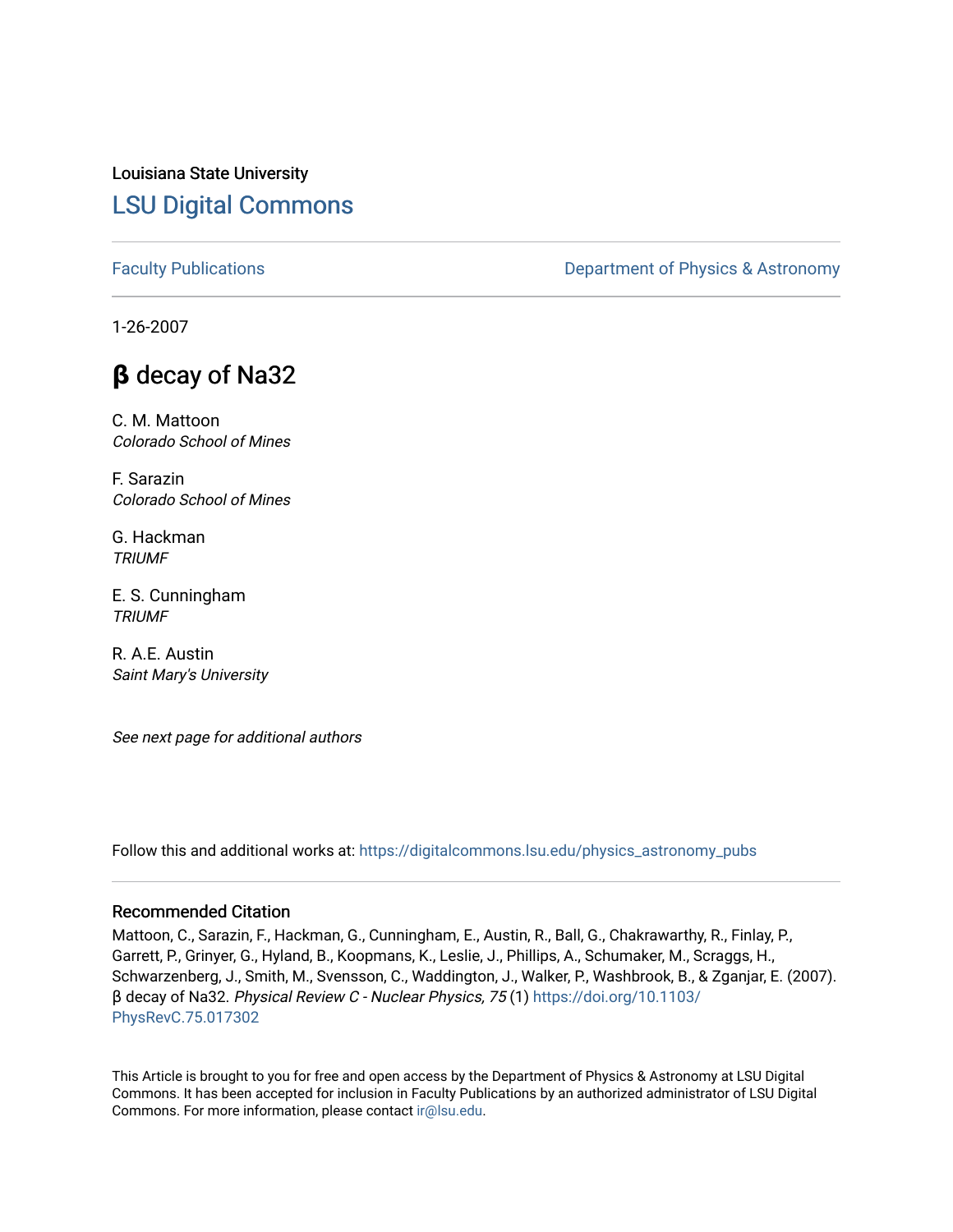## Authors

C. M. Mattoon, F. Sarazin, G. Hackman, E. S. Cunningham, R. A.E. Austin, G. C. Ball, R. S. Chakrawarthy, P. Finlay, P. E. Garrett, G. F. Grinyer, B. Hyland, K. A. Koopmans, J. R. Leslie, A. A. Phillips, M. A. Schumaker, H. C. Scraggs, J. Schwarzenberg, M. B. Smith, C. E. Svensson, J. C. Waddington, P. M. Walker, B. Washbrook, and E. Zganjar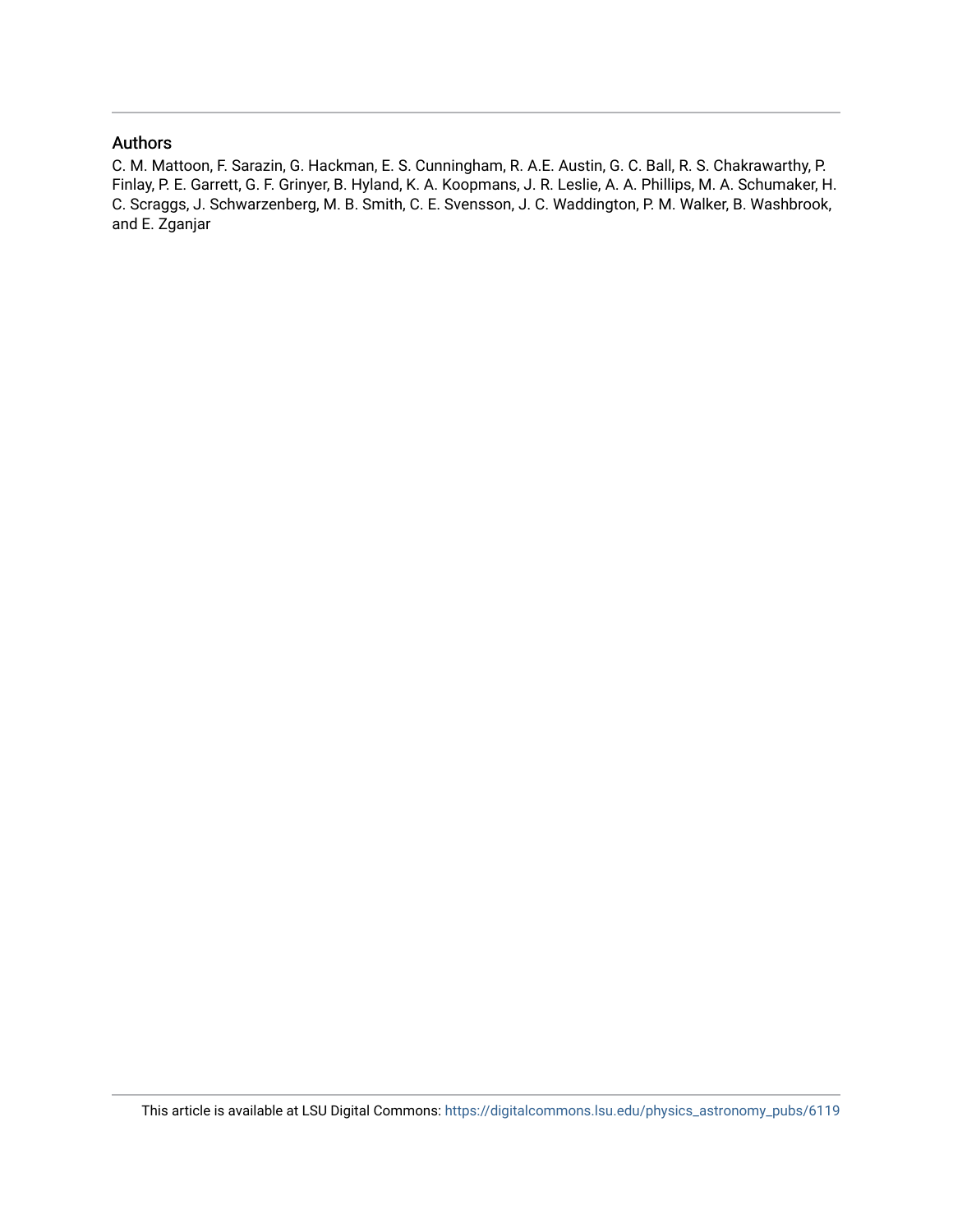## *β* **decay of 32Na**

C. M. Mattoon,<sup>1</sup> F. Sarazin,<sup>1,2,\*</sup> G. Hackman,<sup>2</sup> E. S. Cunningham,<sup>2,3</sup> R. A. E. Austin,<sup>4</sup> G. C. Ball,<sup>2</sup> R. S. Chakrawarthy,<sup>2</sup>

P. Finlay,<sup>5</sup> P. E. Garrett,<sup>2,5</sup> G. F. Grinyer,<sup>5</sup> B. Hyland,<sup>5</sup> K. A. Koopmans,<sup>6</sup> J. R. Leslie,<sup>7</sup> A. A. Phillips,<sup>5</sup> M. A. Schumaker,<sup>5</sup>

H. C. Scraggs,<sup>2,†</sup> J. Schwarzenberg,  $8$  M. B. Smith,<sup>2,‡</sup> C. E. Svensson,<sup>5</sup> J. C. Waddington, <sup>6</sup> P. M. Walker,<sup>2,3</sup>

B. Washbrook, $6$  and E. Zganjar $9$ 

<sup>1</sup>*Department of Physics, Colorado School of Mines, Golden, Colorado 80401, USA*

<sup>2</sup>*TRIUMF, 4004 Wesbrook Mall, Vancouver, British Columbia, Canada V6T 2A3*

<sup>3</sup>*Department of Physics, University of Surrey, Guildford, Surrey GU2 7XH, United Kingdom*

<sup>4</sup>*Department of Physics and Astronomy, Saint Mary's University, Halifax, Nova Scotia, Canada B3H 3C3*

<sup>5</sup>*Department of Physics, University of Guelph, Guelph, Ontario, Canada N1G 2W1*

<sup>6</sup>*Department of Physics and Astronomy, McMaster University, Hamilton, Ontario, Canada L8S 4K1*

<sup>7</sup>*Department of Physics, Queen's University, Kingston, Ontario, Canada K7L 3N6*

<sup>8</sup>*Department of Nuclear Physics, University of Vienna, Waehringerstrasse 17, Vienna A-1090, Austria*

<sup>9</sup>*Department of Physics and Astronomy, Louisiana State University, Baton Rouge, Louisiana 70803, USA*

(Received 28 August 2006; published 16 January 2007)

The *β*-decay of 32Na has been studied using *β*-*γ* coincidences. New transitions and levels are tentatively placed in the level scheme of <sup>32</sup>Mg from an analysis of  $\gamma$ - $\gamma$  and  $\beta$ - $\gamma$ - $\gamma$  coincidences. The observation of the indirect feeding of the 2321 keV state in 32Mg removes some restrictions previously placed on the spin assignment for this state. No evidence of a state at 2117 keV in <sup>32</sup>Mg is found. Previously unobserved weak transitions up to 5.4 MeV were recorded but could not be placed in the decay scheme of <sup>32</sup>Na.

DOI: [10.1103/PhysRevC.75.017302](http://dx.doi.org/10.1103/PhysRevC.75.017302) PACS number(s): 23*.*20*.*−g, 23*.*40*.*−s, 27*.*30*.*+t

The structure of nuclei along the valley of stability is well understood in terms of the traditional magic numbers, corresponding to large gaps in single-particle energy levels of nucleons in realistic mean-field theories including a spin-orbit interaction. The evolution of the shell closures far from stability is, however, a subject of intense scrutiny. In particular, experimental studies have shown a breaking of magicity of the  $N = 20$  [\[1–3\]](#page-5-0) and the  $N = 28$  [\[4,5\]](#page-5-0) configurations for neutron-rich nuclei. Key nuclei in their respective regions, such as  ${}^{32}Mg$  and  ${}^{44}S$ , display large quadrupole collectivity arising from their prolate deformation. Over the years (and with the steady increase of computing power), shell model calculations have led to a better understanding of the magicity disappearance in certain regions of the nuclear chart (for a recent review, see Ref. [\[6\]](#page-5-0) and references therein). In the case of the  $N = 20$  shell closure, the so-called "island of inversion" around  $32Mg$  is due to low energy fp-intruder states competing with the standard sd-orbitals, giving rise to the deformed configurations.

Despite many experimental studies, significant features of the  $32\text{Mg}$  level scheme are still unknown. In fact, only the first excited state at 885 keV is firmly assigned as a  $2^+$  state [\[7\]](#page-5-0). The other excited states have, at best, only received a tentative assignment. Of interest is the location of the  $4<sup>+</sup>$  state to shed

some light on the origin of the observed deformation. Azaiez *et al.* [\[8\]](#page-5-0) propose that this state is located at 2315(15) keV in agreement with a 2321 keV state previously observed in the *β*-decay of <sup>32</sup>Na [\[2\]](#page-5-0). Recently, a state in the vicinity of 2.31 MeV was also suggested in the two-proton knockout reaction of  $34\text{Si}$ , and assumed to be the  $4^+$  state [\[9\]](#page-5-0). However, conflicting evidence exists. With a tentative assignment of  $(3^-,4^-)$  for the <sup>32</sup>Na ground state, a 4<sup>+</sup> state in <sup>32</sup>Mg would not be strongly populated by the  $\beta$ -decay of <sup>32</sup>Na. Klotz *et al.* [\[2\]](#page-5-0) have not observed any evidence that the 2321 keV state is populated from higher excited states. Moreover, an intermediate energy Coulomb excitation experiment similarly proposed the existence of a 2321 keV state, and suggested three possible assignments (not including  $4^+$ ), namely  $(1^-,1^+,2^+)$  [\[10\]](#page-5-0). Finally, the inelastic scattering of <sup>32</sup>Mg has led to the observation of an excited state, identified possibly as the 2321 keV excited state with a suggested spin and parity of  $3^{\text{-}}$  [\[11\]](#page-5-0). Clearly, a new study of the *β*-decay of  $3^{\text{-}}$ Na is needed to help resolve the discrepancies in the 32Mg level scheme.

The *β*-decay of  $32$ Na has been investigated at ISAC/ TRIUMF with the  $8\pi$  spectrometer, instrumented with the SCintillating Electron Positron Tagging ARray (SCEPTAR) [\[12\]](#page-5-0) and a fast mylar tape transport system. Gamma rays were measured with the  $8\pi$  spectrometer, an array of 20 high-purity germanium (HPGe) detectors [\[13\]](#page-5-0), while beta particles were detected with SCEPTAR, a near  $4\pi$  inner array of twenty 1.6 mm thick plastic scintillating detectors located 1.5 cm from the center of the  $8\pi$ . Each plastic scintillator in SCEPTAR is in one-to-one correspondance with a HPGe detector of the  $8\pi$ , i.e., each HPGe detector views the central focus of the array through primarily one SCEPTAR element.

<sup>\*</sup>Corresponding author. Email address: fsarazin@mines.edu

<sup>†</sup> Present address: Department of Physics, University of Liverpool, Liverpool, United Kingdom L69 7ZE.

<sup>‡</sup> Present address: Bubble Technology Industries, Chalk River, ON, Canada K0J 1J0.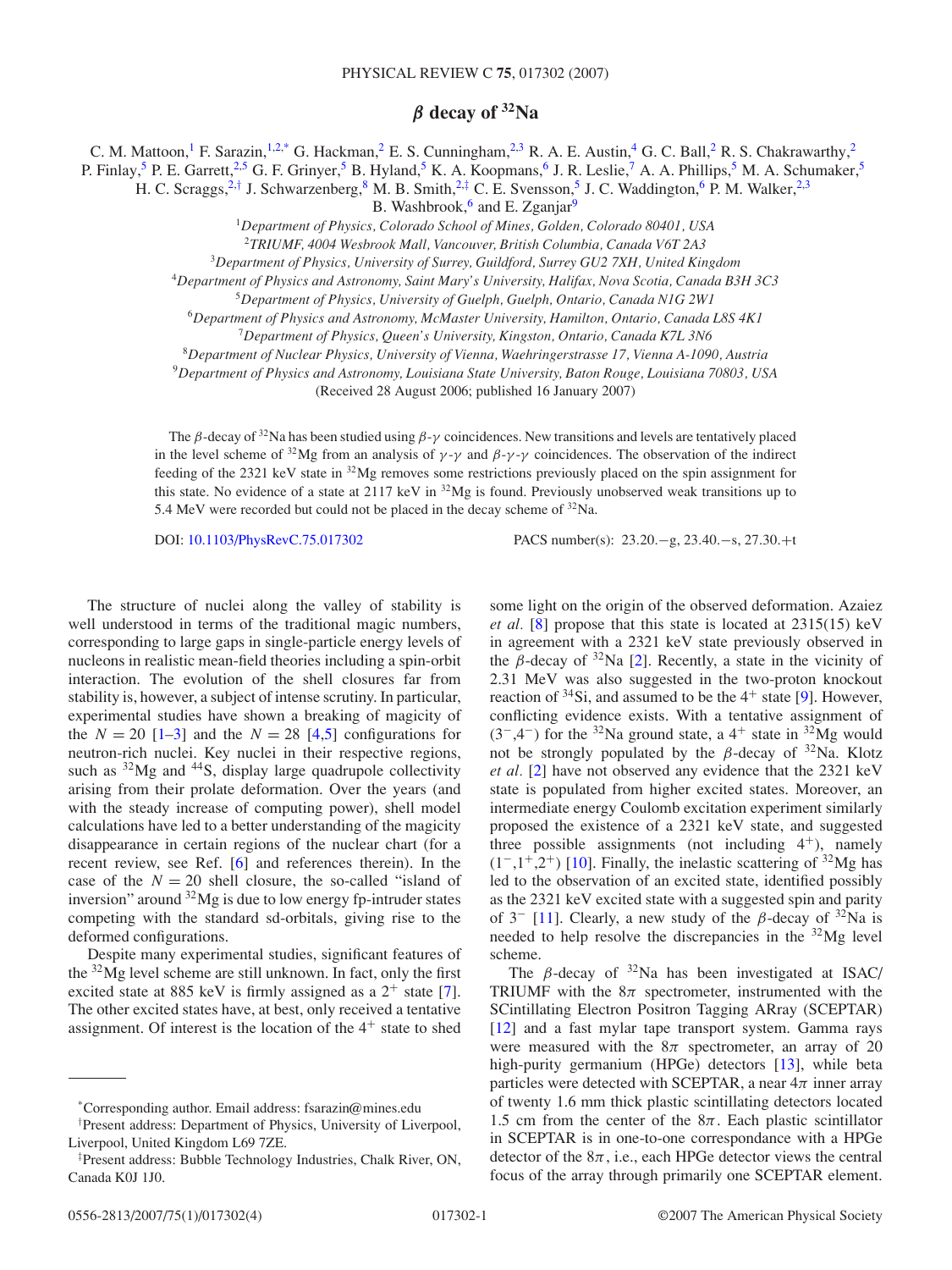<span id="page-3-0"></span>

FIG. 1. Gamma spectrum obtained using both tape cycle data sets by requiring *β*-*γ* coincidences and after bremsstrahlung veto (see text), with known <sup>30</sup>*,*31*,*32Mg lines identified. Transitions identified by <sup>∗</sup> are candidates for belonging to the level schemes of <sup>30</sup>*,*31*,*32Mg. (see table [I\)](#page-4-0)

Finally, the mylar tape intercepts the ion beam at the center of both arrays. The tape transport system is fully programmable and interfaced to ISAC beam controls. Such a combination provides a powerful selection tool both by requiring events in *β*-*γ* coincidences and by allowing the removal of long-lived progeny.

 $32$ Na atoms were produced by bombarding a 22.4 g/cm<sup>2</sup> tantalum target with a 40 *µ*A 500 MeV proton beam. An estimated  $2-3^{32}$ Na atoms per second were extracted by surface ionization and delivered to the  $8\pi$  experimental station, where they were implanted into the moving tape. During the 126 h of effective data taking, two settings were used for the tape transport operation. In the "continuous" mode, the mylar tape moved at a constant speed of 80 cm/s while beam was continuously delivered. In the "six-seconds" mode, the tape was held stationary for 6 sec while beam was delivered, then the beam was turned off and the tape was moved 45 cm out of the focus of the array. Data were first collected using a hardware event trigger requiring *β*-*γ* coincidences; the trigger was later upgraded to also include *γ* -*γ* coincidences.

In offline analysis, more event selections are made possible by the use of the SCEPTAR array. The neutron-rich nuclei of interest in this experiment decay with high Q-values, leading to the emission of high-energy electrons. When interacting in SCEPTAR, these high-energy electrons in turn produce bremsstrahlung photons in the direction of the HPGe detector colinear to the given SCEPTAR detector. This source of background is considerably reduced by vetoing *β*-*γ* coincidences occuring in a paired plastic scintillator/HPGe detector at a cost of losing 5% of the overall *β*-*γ* coincidences. Although the SCEPTAR elements are thin, it is possible to use the digitized energy loss information recorded by the detectors to discriminate against very low Q-value *β* decays, when the electrons are stopped rather than slowed down in SCEPTAR. This proved useful to remove the contributions from  $^{28}Mg$ , the long-lived daughter of 28Na originally delivered during beam tuning. The  $^{28}Mg$  nuclei decay primarily (95%) through

the 1373 keV state in  $^{28}$ Al with a Q-value of only 460 keV. It is however not possible to reject the 1778.9 keV *γ* ray following the *β*-decay of <sup>28</sup>Al ( $I<sub>y</sub> = 100\%$ ), because the Q-value of the decay is too large. This *γ* ray obscures the known 1783 keV transition in <sup>32</sup>Mg. A gate on the  $\beta-\gamma$ coincidence timing is also included in the offline analysis to reject uncorrelated events. The final *γ* ray spectrum is shown in Fig. 1. The spectrum shows no evidence of contributions from high-mass contaminants in higher charge states.

A relative efficiency curve was fit to data taken with  $152$ Eu,  $133$ Ba, and  $56$ Co sources immediately following the experiment. The curve was later complemented by the measurement of the known EC-decay  $[14]$  of <sup>66</sup>Ga. The <sup>66</sup>Ga source was produced at ISAC with a ZrC target, extracted by laser ionization and implanted in a stationary tape at the center of the arrays in the same experimental configuration as in the  $32$ Na  $\beta$ -decay measurement. The resulting relative efficiency curve spanned a range from 121 keV to 4806 keV and agreed well, once normalized, with predictions from GEANT4  $[15]$  in the 1 to 5 MeV region (the GEANT simulation did not take threshold effects into account, leading to some disagreement at low energy). Efficiencies for *γ* rays higher than 4.8 MeV were extrapolated from the GEANT efficiency curve.

The intensities from this work are compared to those found by Klotz *et al.* [\[2\]](#page-5-0) and by Guillemaud-Mueller *et al.* [\[16\]](#page-5-0) in Table [I.](#page-4-0) Reasonably good agreement is found with some exceptions. Disagreements observed with Ref. [\[2\]](#page-5-0) at low and high energy could be explained by systematic errors in their efficiency calibration. In our work and in Ref. [\[2\]](#page-5-0), the *γ* ray at 1783 keV is obscured by a different contaminant  $(^{28}$ Al in present work), and so the intensity remains referenced from the earlier work [\[16\]](#page-5-0). A notable disagreement at 1973 keV may be attributed to the observed presence of the contaminant <sup>128</sup>In in [\[2\]](#page-5-0): <sup>128</sup>In *β*-decays to <sup>128</sup>Sn with  $t_{1/2} = 0.72$  s, and includes a 20% *γ* branch at 1973.86 keV. A fraction (as much as 50%) of the intensity indicated for the 221 keV transition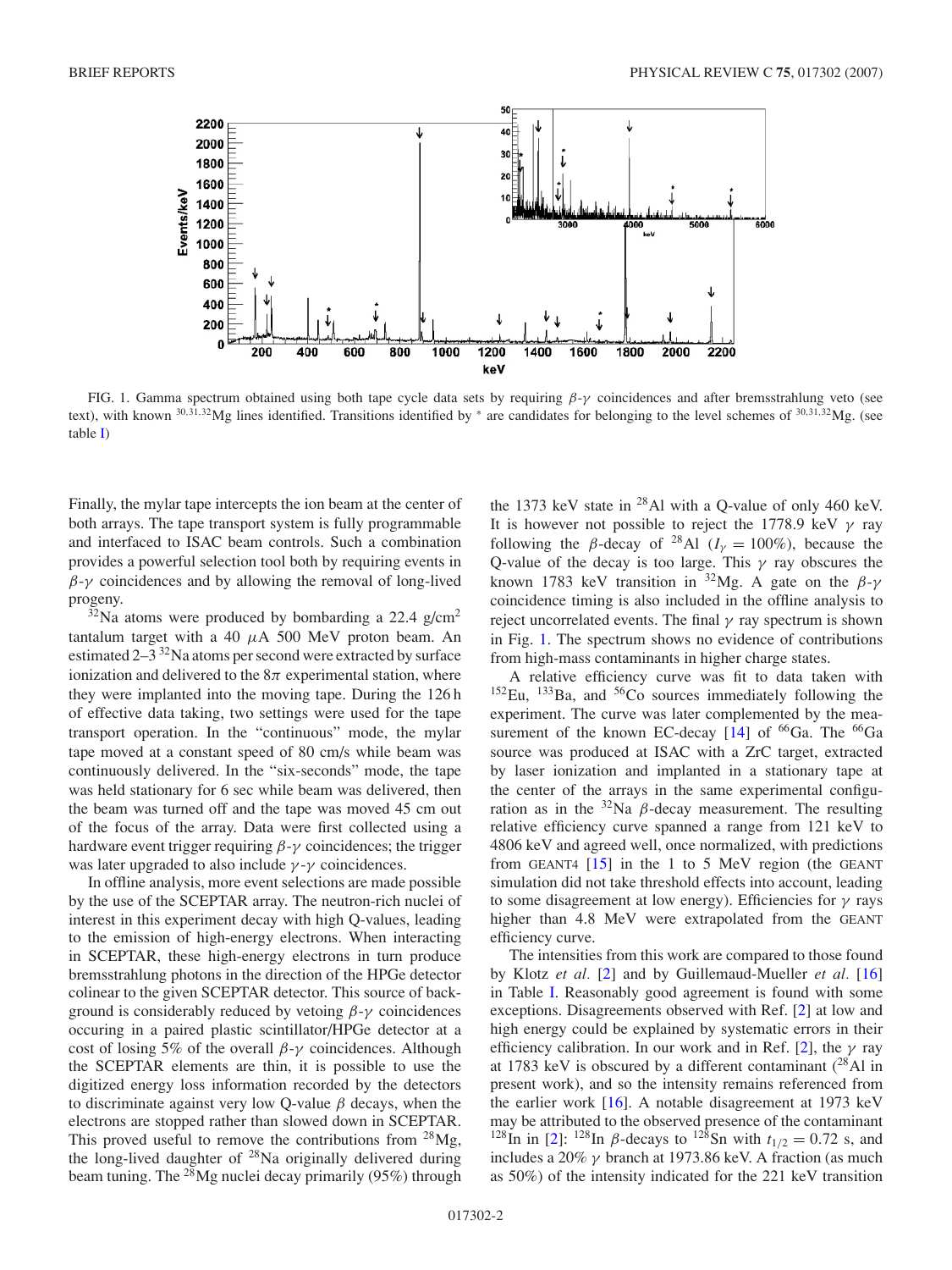<span id="page-4-0"></span>TABLE I. Gamma transition energies and relative intensities following the  $\beta$ -decay of <sup>32</sup>Na. Comparison with intensities from [\[2\]](#page-5-0) and [\[16\]](#page-5-0). All intensities are normalized to the 885 keV transition in  $32\text{Mg}$  (100). The ratio of intensities from two tape-cycling modes is shown, providing a qualitative argument that these transitions may belong to level schemes of the immediate daughters of  $32$ Na (see text).

|                 | $E_{\nu}$ (keV) <sup>a</sup> | $I_{\gamma}$ | $[2]$               | $[16]$       | Ratio: $\frac{6s}{\text{cont}}$ |
|-----------------|------------------------------|--------------|---------------------|--------------|---------------------------------|
| $32$ Mg         | 486.1 <sup>b</sup>           | 1.3(3)       |                     |              | 1.3(6)                          |
|                 | $693.5^{b,c}$                | Ċ            | $\ddot{\textbf{c}}$ | $\mathbf{c}$ |                                 |
|                 | 885.0                        | 100          | 100                 | 100          | 1.00                            |
|                 | 1231.7 <sup>d</sup>          | 3.8(5)       | 4.8(17)             | 4.9(14)      | 0.8(3)                          |
|                 | 1436.1                       | 9.8(7)       | 9.8(25)             | 10.2(20)     | 1.1(2)                          |
|                 | 1665.6 <sup>b</sup>          | 2.4(4)       |                     |              | 0.6(3)                          |
|                 | 1783 <sup>e</sup>            |              |                     | 8.3(20)      |                                 |
|                 | 1972.9                       | 11.6(8)      | 19.7(25)            | 14.3(25)     | 1.0(2)                          |
|                 | 2151.7                       | 47.0(17)     | 48.5(37)            | 52.6(60)     | 0.9(1)                          |
|                 | $2268.5^{b}$                 | 2.5(3)       |                     |              | 0.7(2)                          |
|                 | 2550.7                       | 6.4(6)       | 10.2(25)            | 9.1(20)      | 1.3(2)                          |
|                 | 3934.5                       | 12.0(8)      | 18.3(37)            | 13.3(30)     | 0.6(1)                          |
| $31$ Mg         | 170.8                        | 9.6(6)       | 21.9(35)            | 9.0(25)      | 1.0(1)                          |
|                 | 220.8 <sup>f</sup>           | 3.9(4)       | 8.9(18)             | 4.4(14)      | 1.3(3)                          |
|                 | 239.9                        | 9.5(6)       | 9.7(11)             | 27.6(32)     | 1.0(1)                          |
|                 | $693.5^{\circ}$              | c            |                     |              | ċ                               |
|                 | 894.1                        | 4.1(5)       | 5.1(26)             | 4.3(10)      | 1.5(3)                          |
| $30$ Mg         | 1483.0                       | 4.2(5)       | 4.9(22)             | 2.0(17)      | 0.8(3)                          |
| <b>Unplaced</b> | 2869.2(8)                    | 1.1(2)       |                     |              | 1.2(5)                          |
|                 | 2925.8(6)                    | 3.3(4)       |                     |              | 1.5(4)                          |
|                 | 4575(3)                      | 2.4(4)       |                     |              | 0.8(4)                          |
|                 | 5470(3)                      | 3.3(6)       |                     |              | 0.9(4)                          |

<sup>a</sup>Uncertainty is  $\pm 0.5$  keV unless otherwise specified.<br><sup>b</sup>Assigned to <sup>32</sup>Mg in this work.

c Doublet: centroid energy given (see text for details); transitions in <sup>31,32</sup>Mg - total intensity: I<sub>*γ*</sub>: 6.9(6); [\[2\]](#page-5-0): -; [\[16\]](#page-5-0): 3.8(16); Ratio: 1.1(2).

dPossible doublet - See text.

<sup>e</sup>Not extracted due to the presence of  $^{28}Mg$  (see text).

f See text for details.

in  $31$ Mg may come from the *β*-decay of  $32$ Mg to  $32$ Al, which decay scheme contains two 222 keV transitions [\[17\]](#page-5-0). Analysis of  $\gamma$ - $\gamma$  coincidences suggests that this contribution may be small in our case, because most of our data were taken in "continuous mode", where the progeny decays were partly rejected. Finally, a significant disagreement is observed for the 240 keV transition in  ${}^{31}Mg$  with [\[16\]](#page-5-0).

Several previously unobserved *γ* transitions are found with intensity greater than ∼1% relative to the 885 keV transition in  $32\text{Mg}$  (see Fig. [1](#page-3-0) and Table I). Gamma transitions, for which the intensity is attenuated by more than a factor of 2 under the *β*-energy cut, are rejected as belonging to a low Q-value decay, such as <sup>28</sup>Al. Next, the ratio of intensities of the two tape modes is considered. The "continuous" operation mode favors the detection of the  $\beta$ -decay of <sup>32</sup>Na over its longer-lived progeny, while the "six-seconds" mode yields a much larger contribution of progeny decays. The ratio of intensities  $I_{6s}/I_{\text{cont}}$  is expected to increase with the lifetime of the parent. Indeed, this



FIG. 2. Projections of  $\gamma$ - $\gamma$  (light) and  $\beta$ - $\gamma$ - $\gamma$  (dark) coincidence data sets for selected runs.

ratio (normalized for the 885 keV  $\gamma$  ray in <sup>32</sup>Mg) is measured to be respectively: 1.0(2) for  ${}^{32}Na$ , 1.9(3) for  ${}^{32}Mg$  and 3.6(5) for  $31\text{Mg}$  for known  $\gamma$  rays following the decay of their respective parent. A ratio near unity is therefore considered a good indication that the given transition belongs to the decay of 32Na. Eight *γ* rays are found to satisfy this condition.

Finally, *γ* -*γ* and *β*-*γ* -*γ* coincidences are inspected for placement of those eight transitions in the decay scheme of 32Na. An offline 50 ns coincidence gate is set to select the *γ* coincidence events. As shown in Fig. 2, the *β*-*γ* -*γ* coincidence spectrum displays considerably less background than the *γ* -*γ* coincidence spectrum, allowing more in-depth coincidence analysis despite the overall low statistics collected in this experiment.

Three of the new transitions are found to be in coincidence with known transitions and also match the energy difference of known energy levels in  $^{32}Mg$ . The 1666 keV line is in coincidence with the 885 keV transition and fits the energy difference between the known 2551 and 885 keV states. Similarly, the 486 keV line is in coincidence with the 885 keV *γ* ray and is placed as a 3037 to 2551 keV transition. Finally, the 2269 keV line is observed in coincidence with the aforementioned 1666 keV transition and is assigned as a transition between the 4820 and the 2551 keV states.

A 693.4 keV *γ* has been seen but not placed by Guillemaud-Mueller *et al.* [\[16\]](#page-5-0). Recently, Mach *et al.* assign this transition to 31Mg as an 11*/*2<sup>−</sup> <sup>→</sup> <sup>7</sup>*/*2<sup>−</sup> transition from a new level at 1154 keV to the previously seen 461 keV level [\[18\]](#page-5-0).  $\beta-\gamma-\gamma$ coincidences observed in this work support the placement as made by Mach *et al.* (see Fig.  $3(a)$ ). However, the coincidence spectrum also suggests another slightly higherenergy line (about 695 keV) may belong in the  $32\text{Mg}$  decay scheme, as the same coincidence gate produces coincidences with the 885 keV (see Fig.  $3(a)$ ). As additional evidence, this transition is also seen in  $\gamma$ - $\gamma$  coincidences with the 1973 keV  $\gamma$  ray, another known transition in <sup>32</sup>Mg (see Fig. [3\(b\)\)](#page-5-0). The individual contributions of both transitions cannot be extracted, thus only the intensity of the doublet state is reported in Table I. To explain the coincidences observed with the 695 keV transition, it is proposed that it results from the decay of a new level at 3553 keV to the known 2858 keV level, which subsequently decays by the sequential emission of both the 1973 keV and 885 keV *γ* rays observed in coincidence.

Further evidence for the 3553 keV level exists. A gate placed around the 1436 keV transition shows coincidences